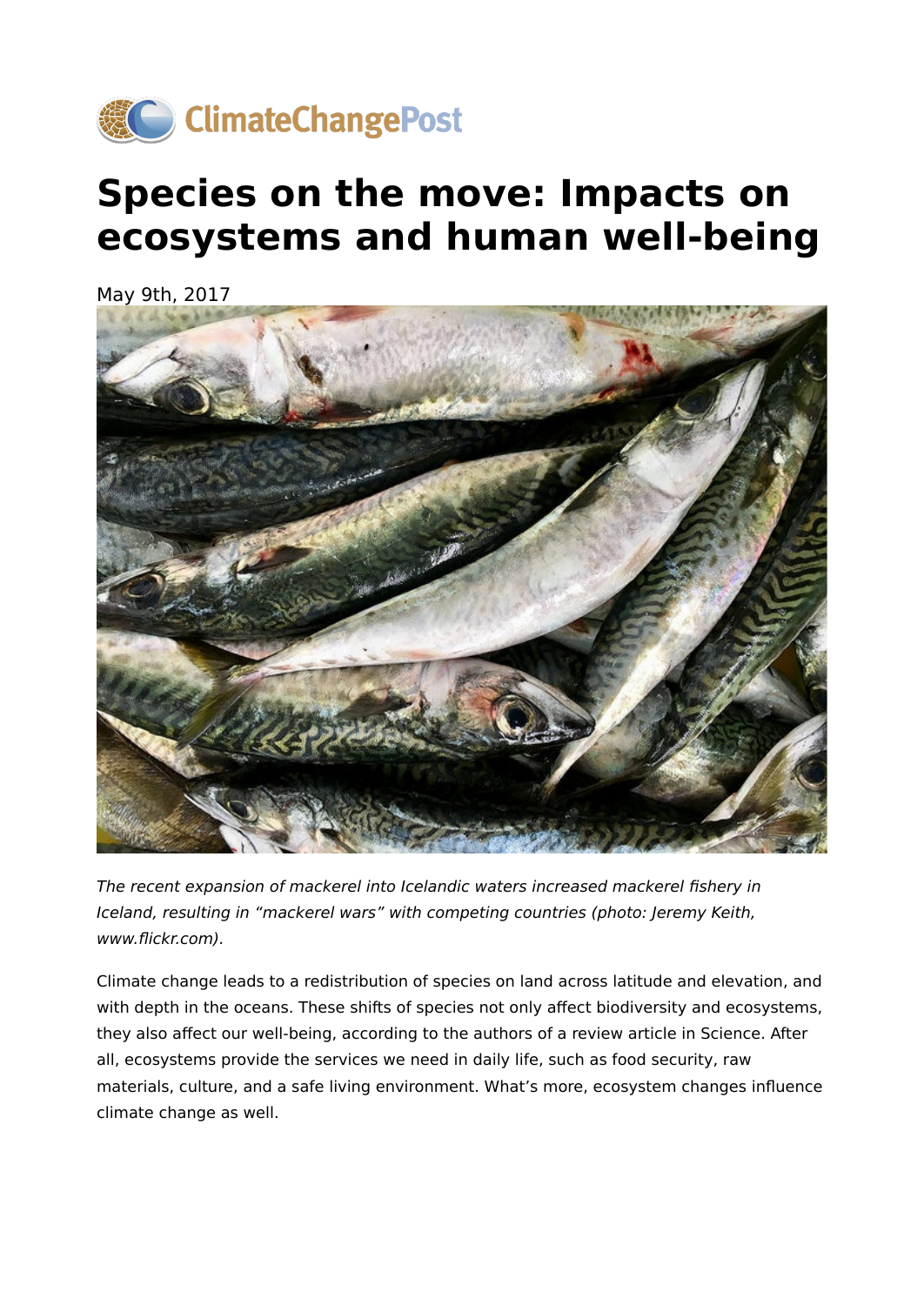## **Species on the move**

As climate changes, species must tolerate the change, move, adapt, or face extinction. Shifts in species distributions across latitude, elevation, and with depth in the ocean have been extensively documented. On average, land and marine species move poleward by 17 km and 72 km per decade, respectively. Just as land species on mountainsides are moving upslope to escape warming lowlands, some fish species are driven deeper as the sea surface warms.

## **Human well-being**

Early humans were able to switch prey and diets as changing climatic conditions made new resources available. Recent technological changes in agriculture, forestry, and fisheries, however, have weakened the direct link between human migration and survival. Now we rely more on technological and behavioral innovation to adapt our food production, living environment, trade, and economics to changing species distribution patterns. The relative immobility of many human societies, largely imposed by jurisdictional borders, has limited capacity to respond to species shifting across borders.

In the Arctic, for instance, changes in distributions of fish, wild reindeer, and caribou are affecting the food security and culture of indigenous societies. In partial response, the Skolt Sámi in Finland have introduced adaptation measures to aid survival of Atlantic salmon stocks faced with warming waters and to maintain their spiritual relationship with the species. These measures include increasing the catch of pike to reduce predation pressure on salmon. In the East Siberian tundra, faced with melting permafrost, the Chukchi people are struggling to maintain their traditional nomadic reindeer-herding practices.

The redistributions of species will reshape patterns of human well-being among regions and sectors of industry and communities. There will be winners and losers. Those regions with the strongest climate drivers, with the most-sensitive species, and where humans have the least capacity to respond will be among the most affected. Developing nations, particularly those near the equator, are likely to experience greater climate-related local extinctions due to poleward and elevational range shifts and will face greater economic constraints.

In some cases, species re-distribution will lead to substantial conflict. The recent expansion of mackerel into Icelandic waters, for instance, increased the mackerel fishery in Iceland from 1700 metric tons in 2006 to 120,000 metric tons in 2010, resulting in "mackerel wars" between Iceland and competing countries that have traditionally been allocated mackerel quotas.

# **Climate feedbacks**

Species "on the move" are expected to influence climate feedbacks via changes in albedo, biologically driven sequestration of carbon from the atmosphere to the deep sea (the "biological pump"), and the release of greenhouse gases.

Continued warming will decrease the albedo in the Arctic and thus amplify high-latitude warming, not only through a decline in snow cover but also through a northward shift of